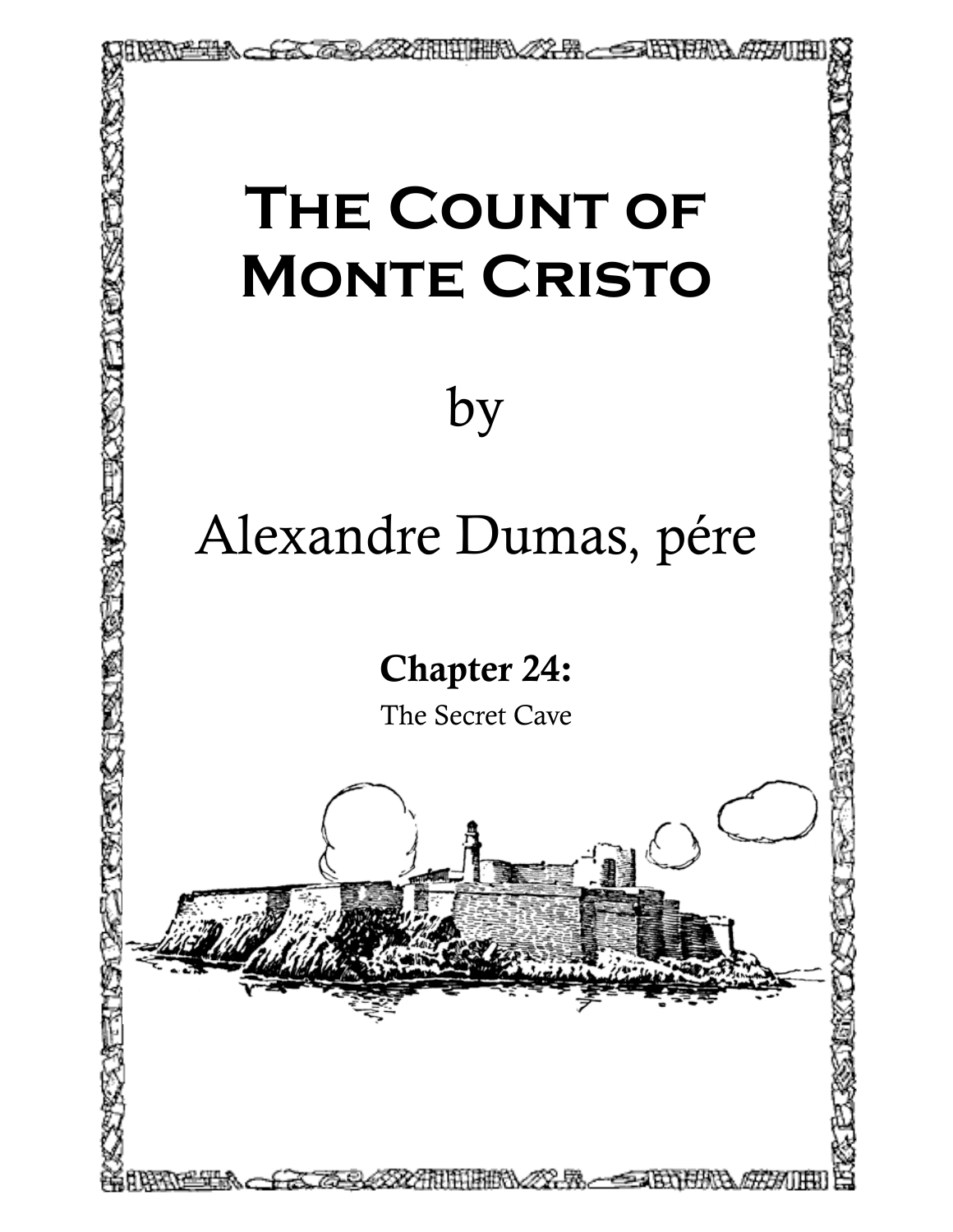The sun had nearly reached the meridian, and his scorching rays fell full on the rocks, which seemed themselves sensible of the heat. Thousands of grasshoppers, hidden in the bushes, chirped with a monotonous and dull note; the leaves of the myrtle and olive trees waved and rustled in the wind. At every step that Edmond took he disturbed the lizards glittering with the hues of the emerald; afar off he saw the wild goats bounding from crag to crag. In a word, the island was inhabited, yet Edmond felt himself alone, guided by the hand of God. He felt an indescribable sensation somewhat akin to dread—that dread of the daylight which even in the desert makes us fear we are watched and observed. This feeling was so strong that at the moment when Edmond was about to begin his labor, he stopped, laid down his pickaxe, seized his gun, mounted to the summit of the highest rock, and from thence gazed round in every direction.

But it was not upon Corsica, the very houses of which he could distinguish; or on Sardinia; or on the Island of Elba, with its historical associations; or upon the almost imperceptible line that to the experienced eye of a sailor alone revealed the coast of Genoa the proud, and Leghorn the commercial, that he gazed. It was at the brigantine that had left in the morning, and the tartan that had just set sail, that Edmond fixed his eyes. The first was just disappearing in the straits of Bonifacio; the other, following an opposite direction, was about to round the Island of Corsica. This sight reassured him. He then looked at the objects near him. He saw that he was on the highest point of the island,—a statue on this vast pedestal of granite, nothing human appearing in sight, while the blue ocean beat against the base of the island, and covered it with a fringe of foam. Then he descended with cautious and slow step, for he dreaded lest an accident similar to that he had so adroitly feigned should happen in reality.

Dantes, as we have said, had traced the marks along the rocks, and he had noticed that they led to a small creek, which was hidden like the bath of some ancient nymph. This creek was sufficiently wide at its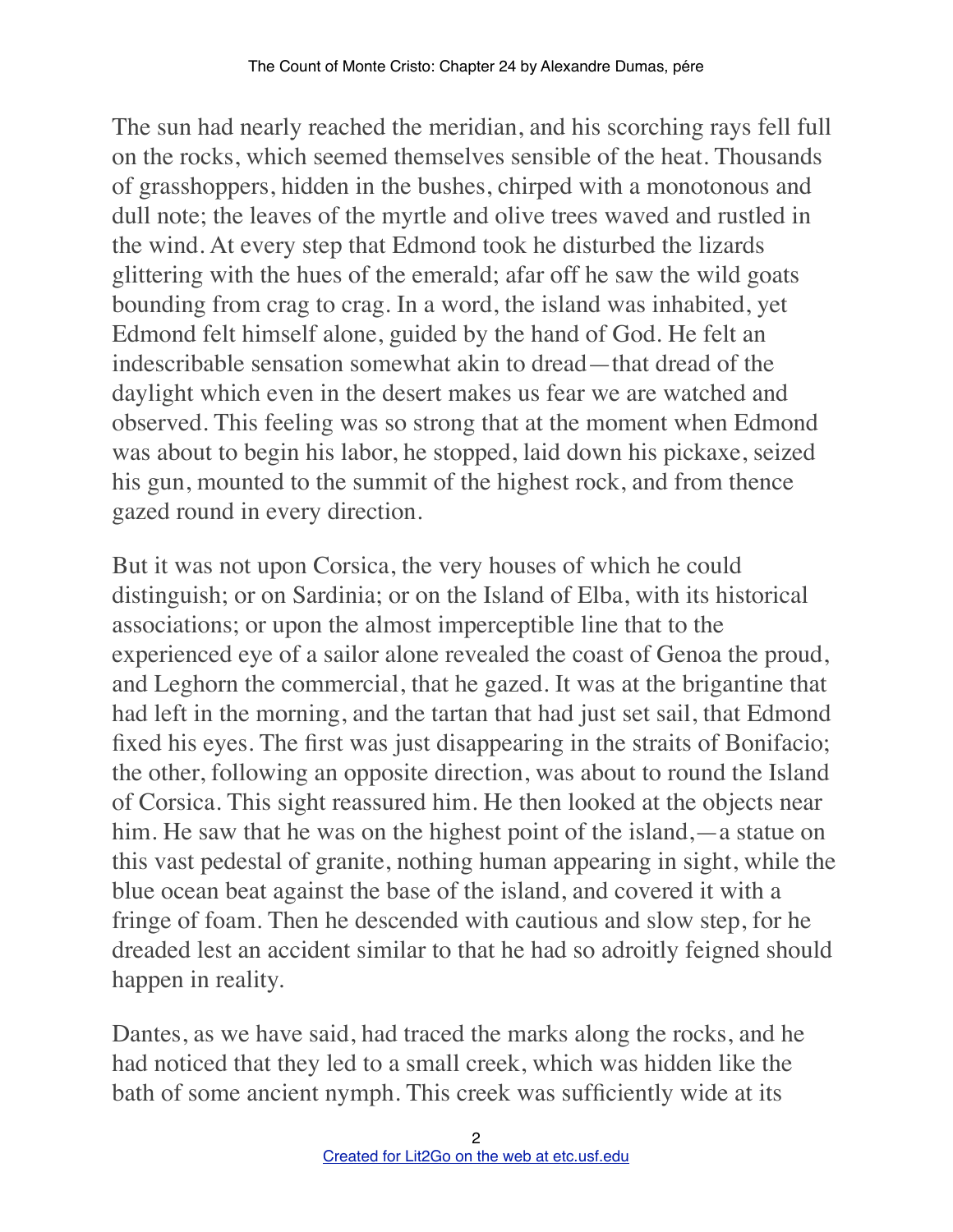mouth, and deep in the centre, to admit of the entrance of a small vessel of the lugger class, which would be perfectly concealed from observation.

Then following the clew that, in the hands of the Abbe Faria, had been so skilfully used to guide him through the Daedalian labyrinth of probabilities, he thought that the Cardinal Spada, anxious not to be watched, had entered the creek, concealed his little barque, followed the line marked by the notches in the rock, and at the end of it had buried his treasure. It was this idea that had brought Dantes back to the circular rock. One thing only perplexed Edmond, and destroyed his theory. How could this rock, which weighed several tons, have been lifted to this spot, without the aid of many men? Suddenly an idea flashed across his mind. Instead of raising it, thought he, they have lowered it. And he sprang from the rock in order to inspect the base on which it had formerly stood. He soon perceived that a slope had been formed, and the rock had slid along this until it stopped at the spot it now occupied. A large stone had served as a wedge; flints and pebbles had been inserted around it, so as to conceal the orifice; this species of masonry had been covered with earth, and grass and weeds had grown there, moss had clung to the stones, myrtle–bushes had taken root, and the old rock seemed fixed to the earth.

Dantes dug away the earth carefully, and detected, or fancied he detected, the ingenious artifice. He attacked this wall, cemented by the hand of time, with his pickaxe. After ten minutes' labor the wall gave way, and a hole large enough to insert the arm was opened. Dantes went and cut the strongest olive–tree he could find, stripped off its branches, inserted it in the hole, and used it as a lever. But the rock was too heavy, and too firmly wedged, to be moved by any one man, were he Hercules himself. Dantes saw that he must attack the wedge. But how? He cast his eyes around, and saw the horn full of powder which his friend Jacopo had left him. He smiled; the infernal invention would serve him for this purpose. With the aid of his pickaxe, Dantes, after the manner of a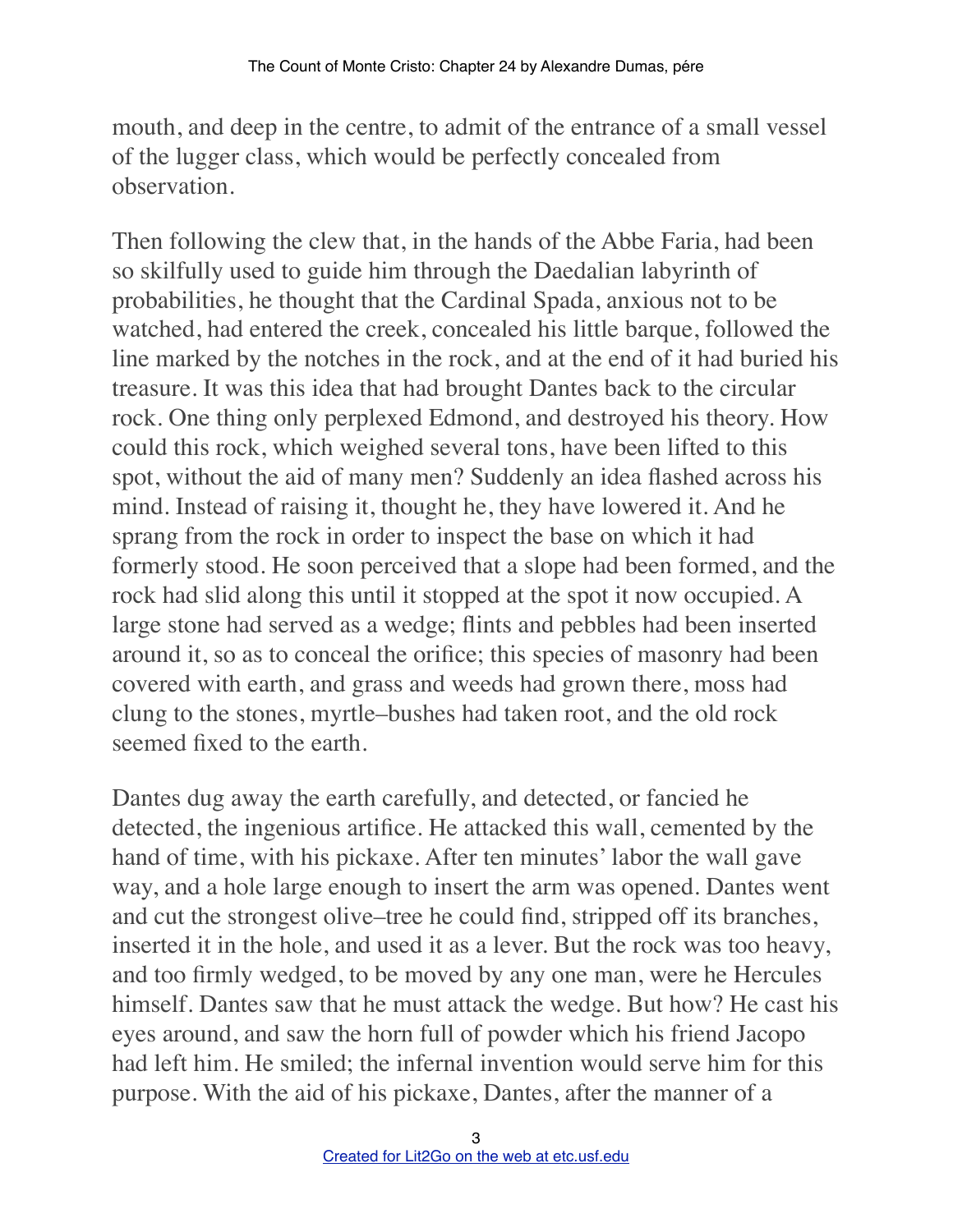labor–saving pioneer, dug a mine between the upper rock and the one that supported it, filled it with powder, then made a match by rolling his handkerchief in saltpetre. He lighted it and retired. The explosion soon followed; the upper rock was lifted from its base by the terrific force of the powder; the lower one flew into pieces; thousands of insects escaped from the aperture Dantes had previously formed, and a huge snake, like the guardian demon of the treasure, rolled himself along in darkening coils, and disappeared.

Dantes approached the upper rock, which now, without any support, leaned towards the sea. The intrepid treasure–seeker walked round it, and, selecting the spot from whence it appeared most susceptible to attack, placed his lever in one of the crevices, and strained every nerve to move the mass. The rock, already shaken by the explosion, tottered on its base. Dantes redoubled his efforts; he seemed like one of the ancient Titans, who uprooted the mountains to hurl against the father of the gods. The rock yielded, rolled over, bounded from point to point, and finally disappeared in the ocean.

On the spot it had occupied was a circular space, exposing an iron ring let into a square flag–stone. Dantes uttered a cry of joy and surprise; never had a first attempt been crowned with more perfect success. He would fain have continued, but his knees trembled, and his heart beat so violently, and his sight became so dim, that he was forced to pause. This feeling lasted but for a moment. Edmond inserted his lever in the ring and exerted all his strength; the flag–stone yielded, and disclosed steps that descended until they were lost in the obscurity of a subterraneous grotto. Any one else would have rushed on with a cry of joy. Dantes turned pale, hesitated, and reflected. "Come," said he to himself, "be a man. I am accustomed to adversity. I must not be cast down by the discovery that I have been deceived. What, then, would be the use of all I have suffered? The heart breaks when, after having been elated by flattering hopes, it sees all its illusions destroyed. Faria has dreamed this; the Cardinal Spada buried no treasure here; perhaps he never came here,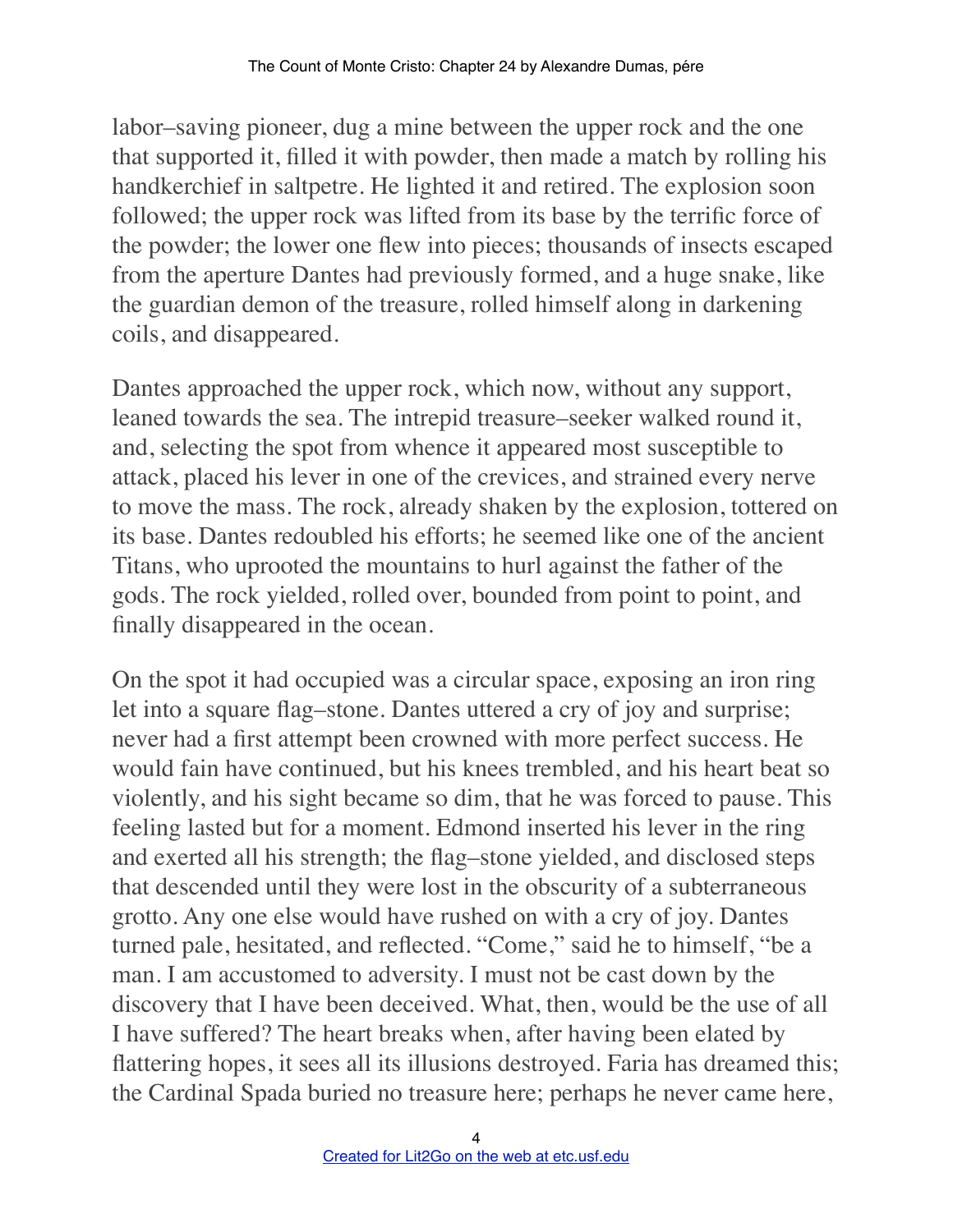or if he did, Caesar Borgia, the intrepid adventurer, the stealthy and indefatigable plunderer, has followed him, discovered his traces, pursued them as I have done, raised the stone, and descending before me, has left me nothing." He remained motionless and pensive, his eyes fixed on the gloomy aperture that was open at his feet.

"Now that I expect nothing, now that I no longer entertain the slightest hopes, the end of this adventure becomes simply a matter of curiosity." And he remained again motionless and thoughtful.

"Yes, yes; this is an adventure worthy a place in the varied career of that royal bandit. This fabulous event formed but a link in a long chain of marvels. Yes, Borgia has been here, a torch in one hand, a sword in the other, and within twenty paces, at the foot of this rock, perhaps two guards kept watch on land and sea, while their master descended, as I am about to descend, dispelling the darkness before his awe–inspiring progress."

"But what was the fate of the guards who thus possessed his secret?" asked Dantes of himself.

"The fate," replied he, smiling, "of those who buried Alaric."

"Yet, had he come," thought Dantes, "he would have found the treasure, and Borgia, he who compared Italy to an artichoke, which he could devour leaf by leaf, knew too well the value of time to waste it in replacing this rock. I will go down."

Then he descended, a smile on his lips, and murmuring that last word of human philosophy, "Perhaps!" But instead of the darkness, and the thick and mephitic atmosphere he had expected to find, Dantes saw a dim and bluish light, which, as well as the air, entered, not merely by the aperture he had just formed, but by the interstices and crevices of the rock which were visible from without, and through which he could distinguish the blue sky and the waving branches of the evergreen oaks, and the tendrils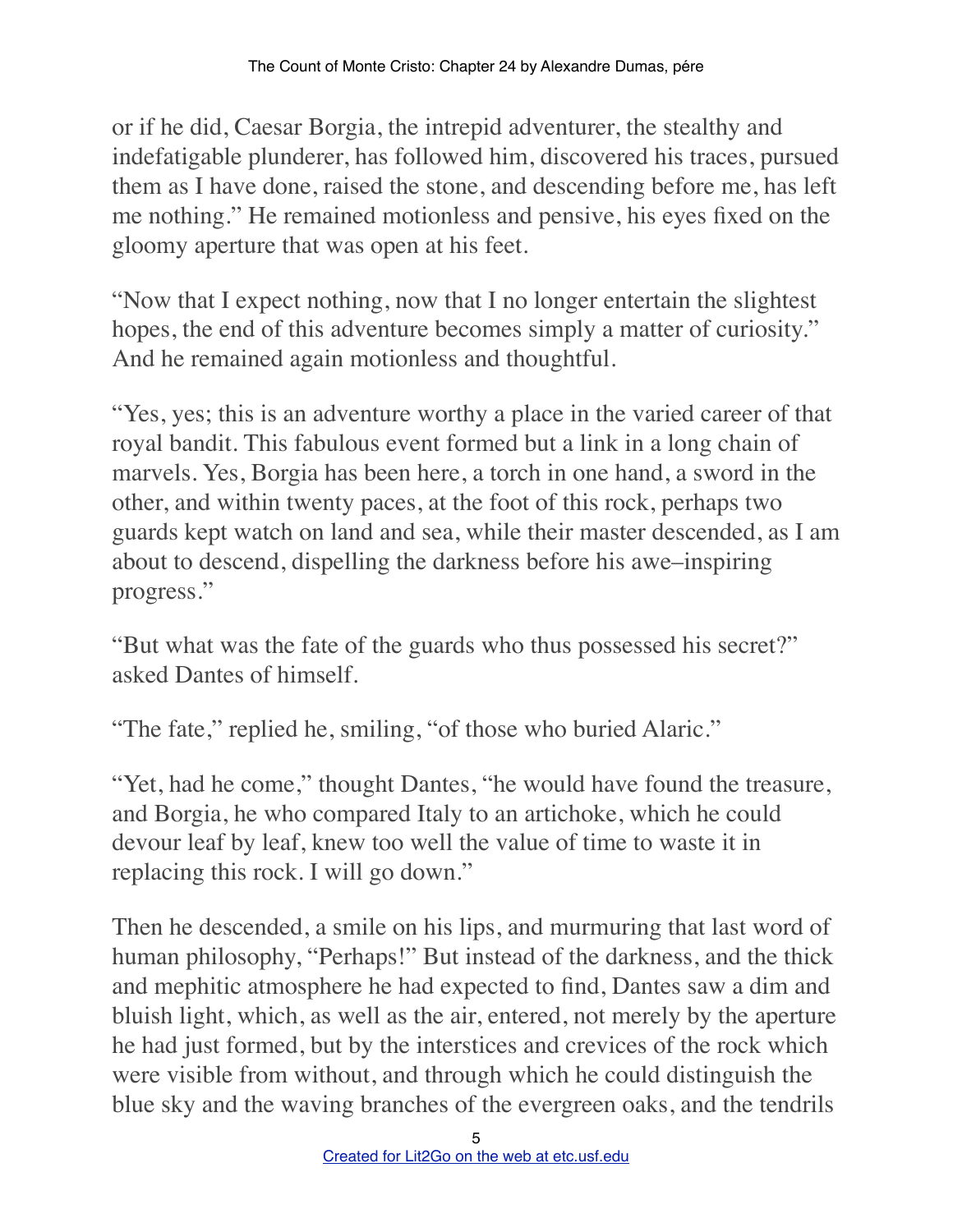of the creepers that grew from the rocks. After having stood a few minutes in the cavern, the atmosphere of which was rather warm than damp, Dantes' eye, habituated as it was to darkness, could pierce even to the remotest angles of the cavern, which was of granite that sparkled like diamonds. "Alas," said Edmond, smiling, "these are the treasures the cardinal has left; and the good abbe, seeing in a dream these glittering walls, has indulged in fallacious hopes."

But he called to mind the words of the will, which he knew by heart. "In the farthest angle of the second opening," said the cardinal's will. He had only found the first grotto; he had now to seek the second. Dantes continued his search. He reflected that this second grotto must penetrate deeper into the island; he examined the stones, and sounded one part of the wall where he fancied the opening existed, masked for precaution's sake. The pickaxe struck for a moment with a dull sound that drew out of Dantes' forehead large drops of perspiration. At last it seemed to him that one part of the wall gave forth a more hollow and deeper echo; he eagerly advanced, and with the quickness of perception that no one but a prisoner possesses, saw that there, in all probability, the opening must be.

However, he, like Caesar Borgia, knew the value of time; and, in order to avoid fruitless toil, he sounded all the other walls with his pickaxe, struck the earth with the butt of his gun, and finding nothing that appeared suspicious, returned to that part of the wall whence issued the consoling sound he had before heard. He again struck it, and with greater force. Then a singular thing occurred. As he struck the wall, pieces of stucco similar to that used in the ground work of arabesques broke off, and fell to the ground in flakes, exposing a large white stone. The aperture of the rock had been closed with stones, then this stucco had been applied, and painted to imitate granite. Dantes struck with the sharp end of his pickaxe, which entered someway between the interstices. It was there he must dig. But by some strange play of emotion, in proportion as the proofs that Faria, had not been deceived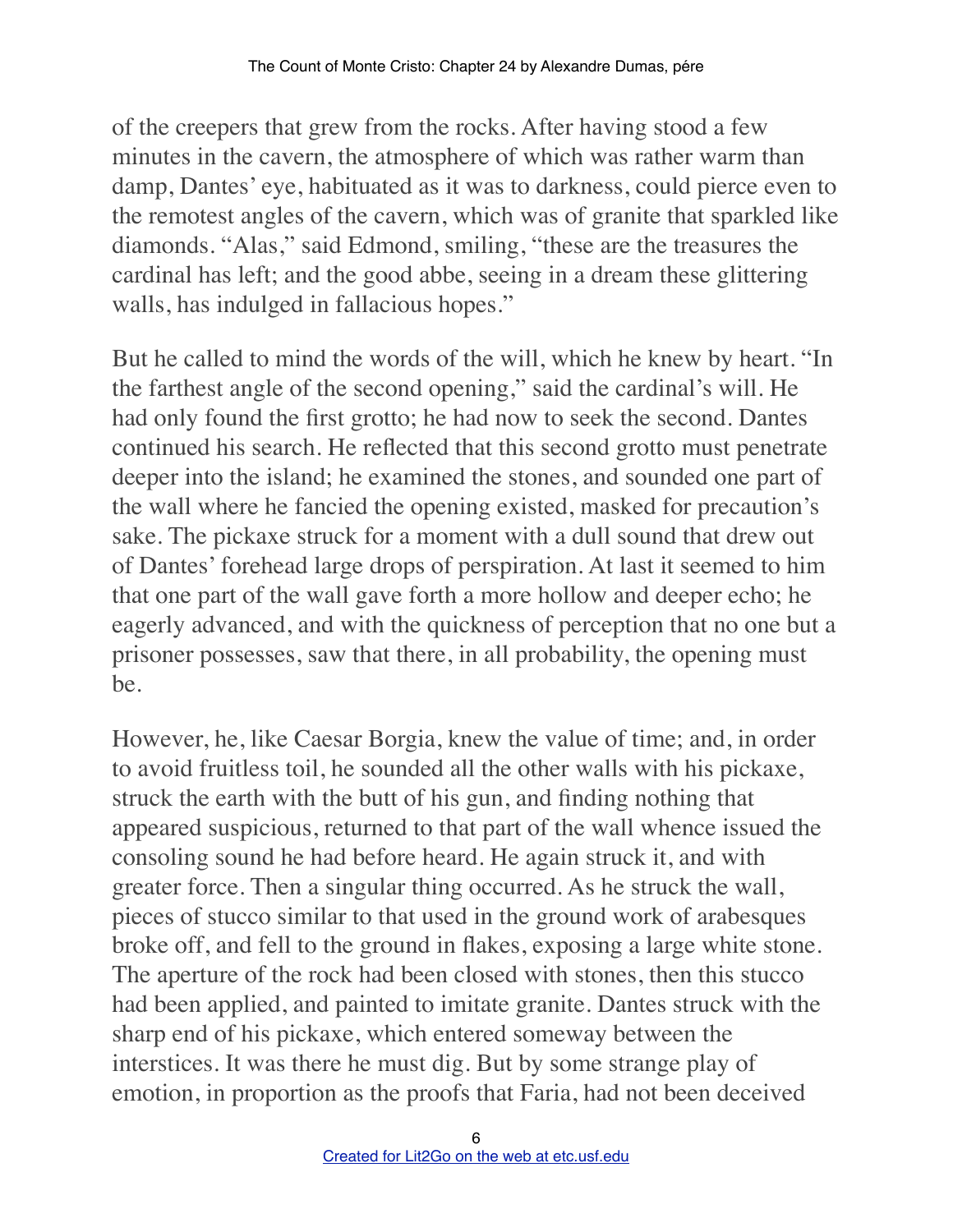became stronger, so did his heart give way, and a feeling of discouragement stole over him. This last proof, instead of giving him fresh strength, deprived him of it; the pickaxe descended, or rather fell; he placed it on the ground, passed his hand over his brow, and remounted the stairs, alleging to himself, as an excuse, a desire to be assured that no one was watching him, but in reality because he felt that he was about to faint. The island was deserted, and the sun seemed to cover it with its fiery glance; afar off, a few small fishing boats studded the bosom of the blue ocean.

Dantes had tasted nothing, but he thought not of hunger at such a moment; he hastily swallowed a few drops of rum, and again entered the cavern. The pickaxe that had seemed so heavy, was now like a feather in his grasp; he seized it, and attacked the wall. After several blows he perceived that the stones were not cemented, but had been merely placed one upon the other, and covered with stucco; he inserted the point of his pickaxe, and using the handle as a lever, with joy soon saw the stone turn as if on hinges, and fall at his feet. He had nothing more to do now, but with the iron tooth of the pickaxe to draw the stones towards him one by one. The aperture was already sufficiently large for him to enter, but by waiting, he could still cling to hope, and retard the certainty of deception. At last, after renewed hesitation, Dantes entered the second grotto. The second grotto was lower and more gloomy than the first; the air that could only enter by the newly formed opening had the mephitic smell Dantes was surprised not to find in the outer cavern. He waited in order to allow pure air to displace the foul atmosphere, and then went on. At the left of the opening was a dark and deep angle. But to Dantes' eye there was no darkness. He glanced around this second grotto; it was, like the first, empty.

The treasure, if it existed, was buried in this corner. The time had at length arrived; two feet of earth removed, and Dantes' fate would be decided. He advanced towards the angle, and summoning all his resolution, attacked the ground with the pickaxe. At the fifth or sixth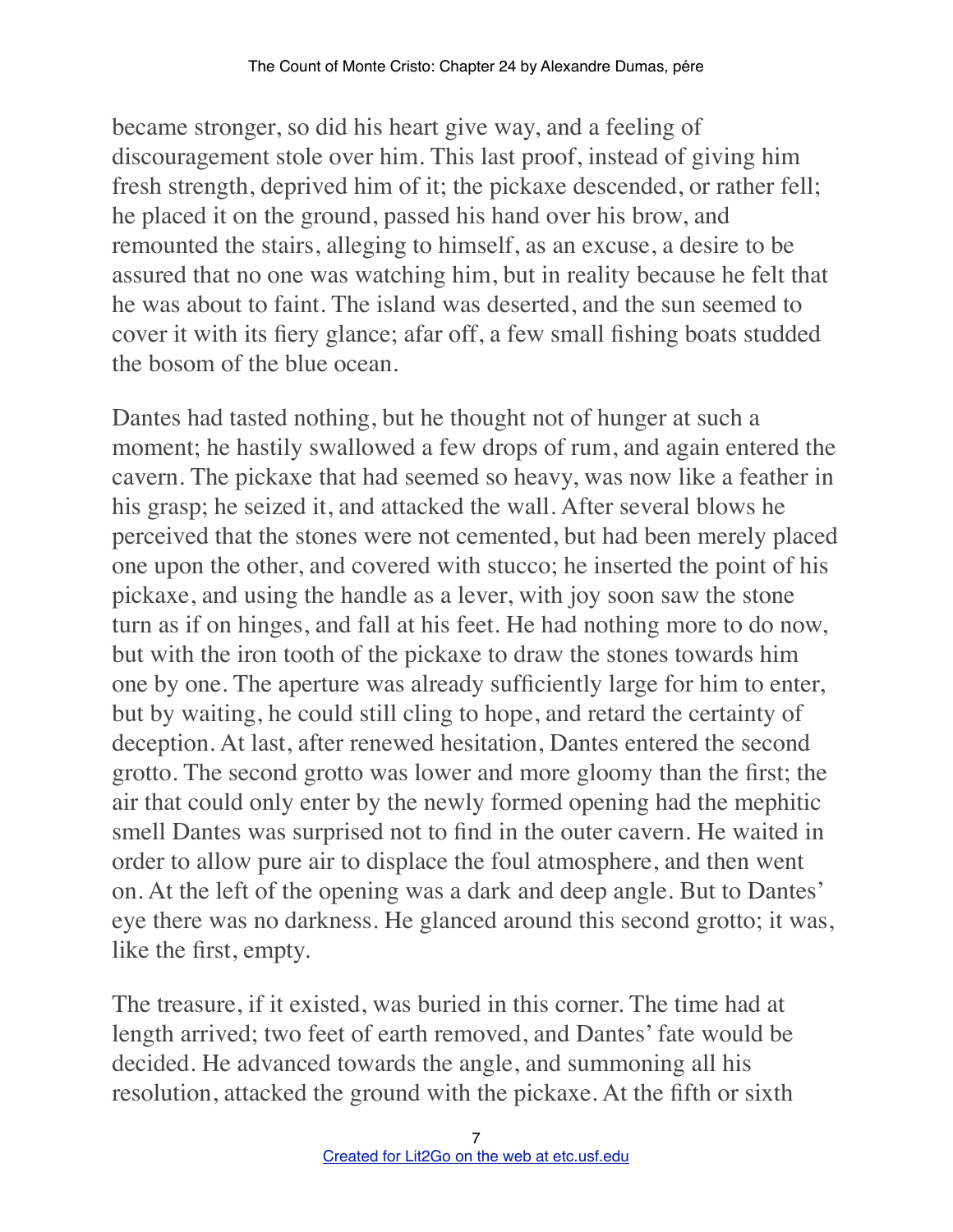blow the pickaxe struck against an iron substance. Never did funeral knell, never did alarm–bell, produce a greater effect on the hearer. Had Dantes found nothing he could not have become more ghastly pale. He again struck his pickaxe into the earth, and encountered the same resistance, but not the same sound. "It is a casket of wood bound with iron," thought he. At this moment a shadow passed rapidly before the opening; Dantes seized his gun, sprang through the opening, and mounted the stair. A wild goat had passed before the mouth of the cave, and was feeding at a little distance. This would have been a favorable occasion to secure his dinner; but Dantes feared lest the report of his gun should attract attention.

He thought a moment, cut a branch of a resinous tree, lighted it at the fire at which the smugglers had prepared their breakfast, and descended with this torch. He wished to see everything. He approached the hole he had dug, and now, with the aid of the torch, saw that his pickaxe had in reality struck against iron and wood. He planted his torch in the ground and resumed his labor. In an instant a space three feet long by two feet broad was cleared, and Dantes could see an oaken coffer, bound with cut steel; in the middle of the lid he saw engraved on a silver plate, which was still untarnished, the arms of the Spada family—viz., a sword, pale, on an oval shield, like all the Italian armorial bearings, and surmounted by a cardinal's hat; Dantes easily recognized them, Faria had so often drawn them for him. There was no longer any doubt: the treasure was there—no one would have been at such pains to conceal an empty casket. In an instant he had cleared every obstacle away, and he saw successively the lock, placed between two padlocks, and the two handles at each end, all carved as things were carved at that epoch, when art rendered the commonest metals precious. Dantes seized the handles, and strove to lift the coffer; it was impossible. He sought to open it; lock and padlock were fastened; these faithful guardians seemed unwilling to surrender their trust. Dantes inserted the sharp end of the pickaxe between the coffer and the lid, and pressing with all his force on the handle, burst open the fastenings. The hinges yielded in their turn and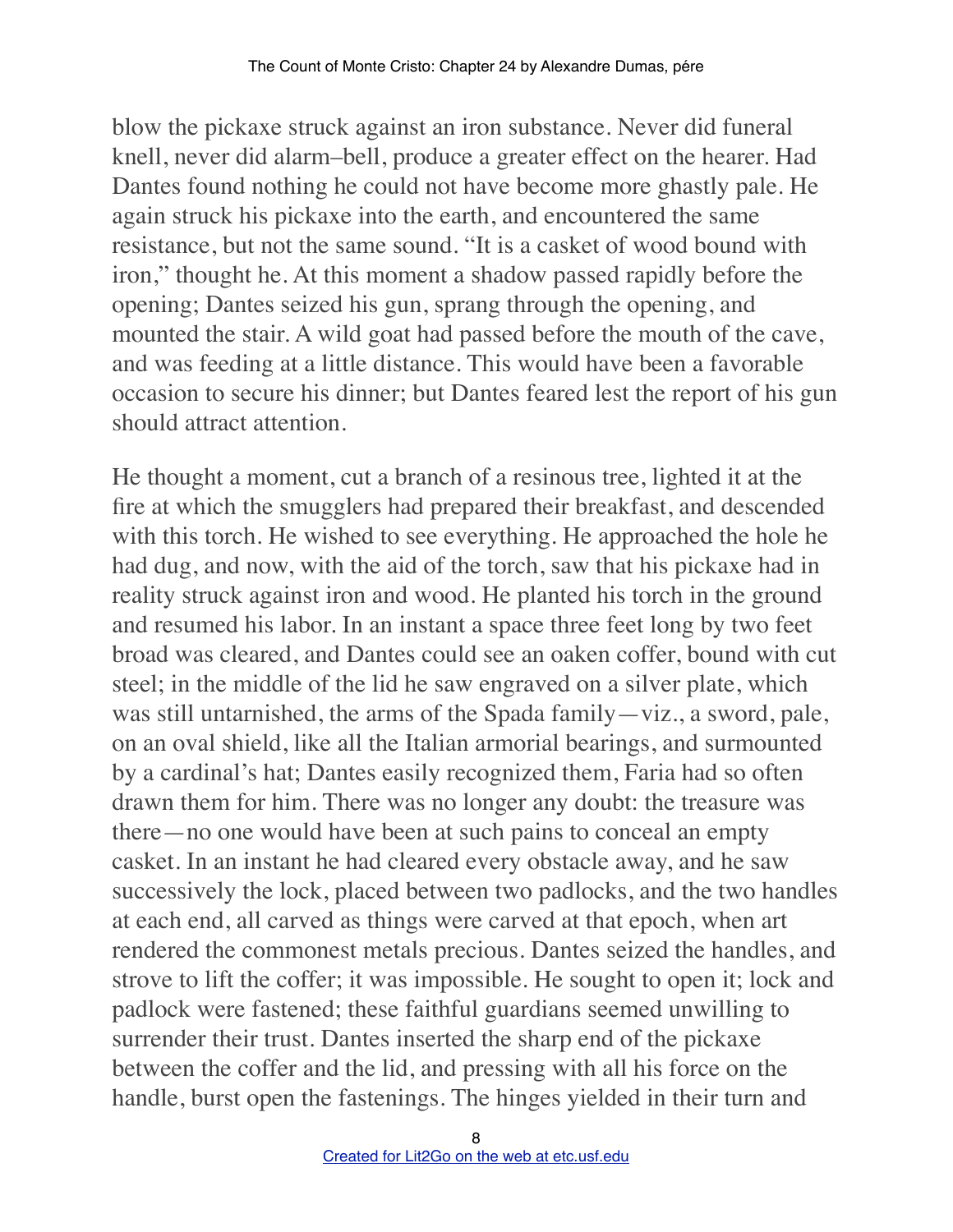fell, still holding in their grasp fragments of the wood, and the chest was open.

Edmond was seized with vertigo; he cocked his gun and laid it beside him. He then closed his eyes as children do in order that they may see in the resplendent night of their own imagination more stars than are visible in the firmament; then he re–opened them, and stood motionless with amazement. Three compartments divided the coffer. In the first, blazed piles of golden coin; in the second, were ranged bars of unpolished gold, which possessed nothing attractive save their value; in the third, Edmond grasped handfuls of diamonds, pearls, and rubies, which, as they fell on one another, sounded like hail against glass. After having touched, felt, examined these treasures, Edmond rushed through the caverns like a man seized with frenzy; he leaped on a rock, from whence he could behold the sea. He was alone—alone with these countless, these unheard–of treasures! was he awake, or was it but a dream?

He would fain have gazed upon his gold, and yet he had not strength enough; for an instant he leaned his head in his hands as if to prevent his senses from leaving him, and then rushed madly about the rocks of Monte Cristo, terrifying the wild goats and scaring the sea–fowls with his wild cries and gestures; then he returned, and, still unable to believe the evidence of his senses, rushed into the grotto, and found himself before this mine of gold and jewels. This time he fell on his knees, and, clasping his hands convulsively, uttered a prayer intelligible to God alone. He soon became calmer and more happy, for only now did he begin to realize his felicity. He then set himself to work to count his fortune. There were a thousand ingots of gold, each weighing from two to three pounds; then he piled up twenty–five thousand crowns, each worth about eighty francs of our money, and bearing the effigies of Alexander VI. and his predecessors; and he saw that the complement was not half empty. And he measured ten double handfuls of pearls, diamonds, and other gems, many of which, mounted by the most famous